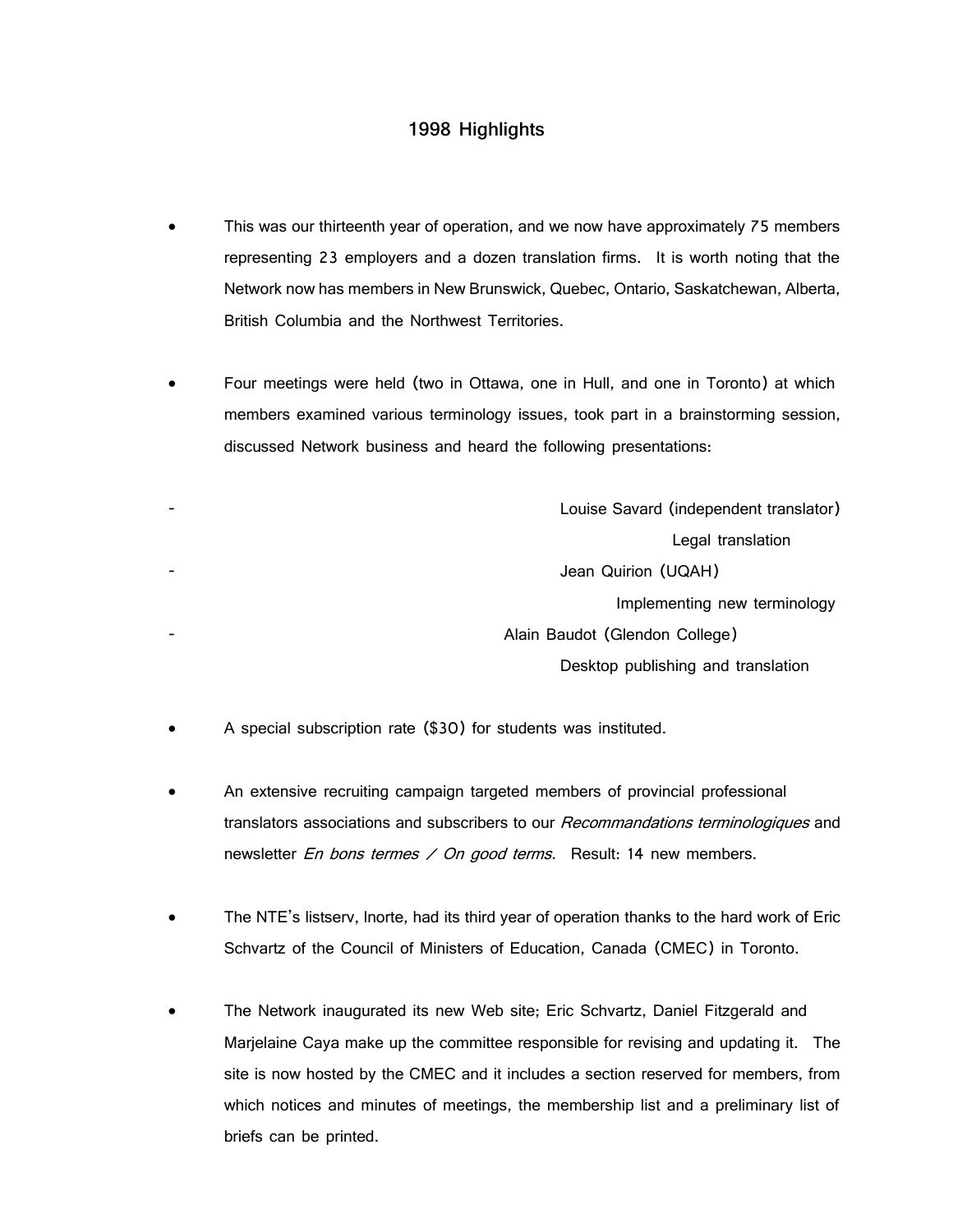- A grant of \$1853 was obtained from Human Resources Development Canada to employ a student, Rena Ginsberg, for seven weeks to computerize our Recommandations terminologiques.
- A terminology database was compiled from the 240 published briefs.
- Members were introduced to ONTERM, the Ontario Government's terminology site.
- We staffed information tables in Ottawa and Toronto on World Translation Day.
- Also on World Translation Day, the NTE made its eighth annual presentation of three awards for excellence, each worth \$400, to:

| $\overline{\phantom{0}}$ |                      | Glendon College       | Sarah |
|--------------------------|----------------------|-----------------------|-------|
|                          |                      | Day                   |       |
| $\overline{\phantom{a}}$ | University of Ottawa | Denis Fossberg        |       |
| $\overline{\phantom{0}}$ |                      | Laurentian University | Josée |
|                          |                      | Campeau               |       |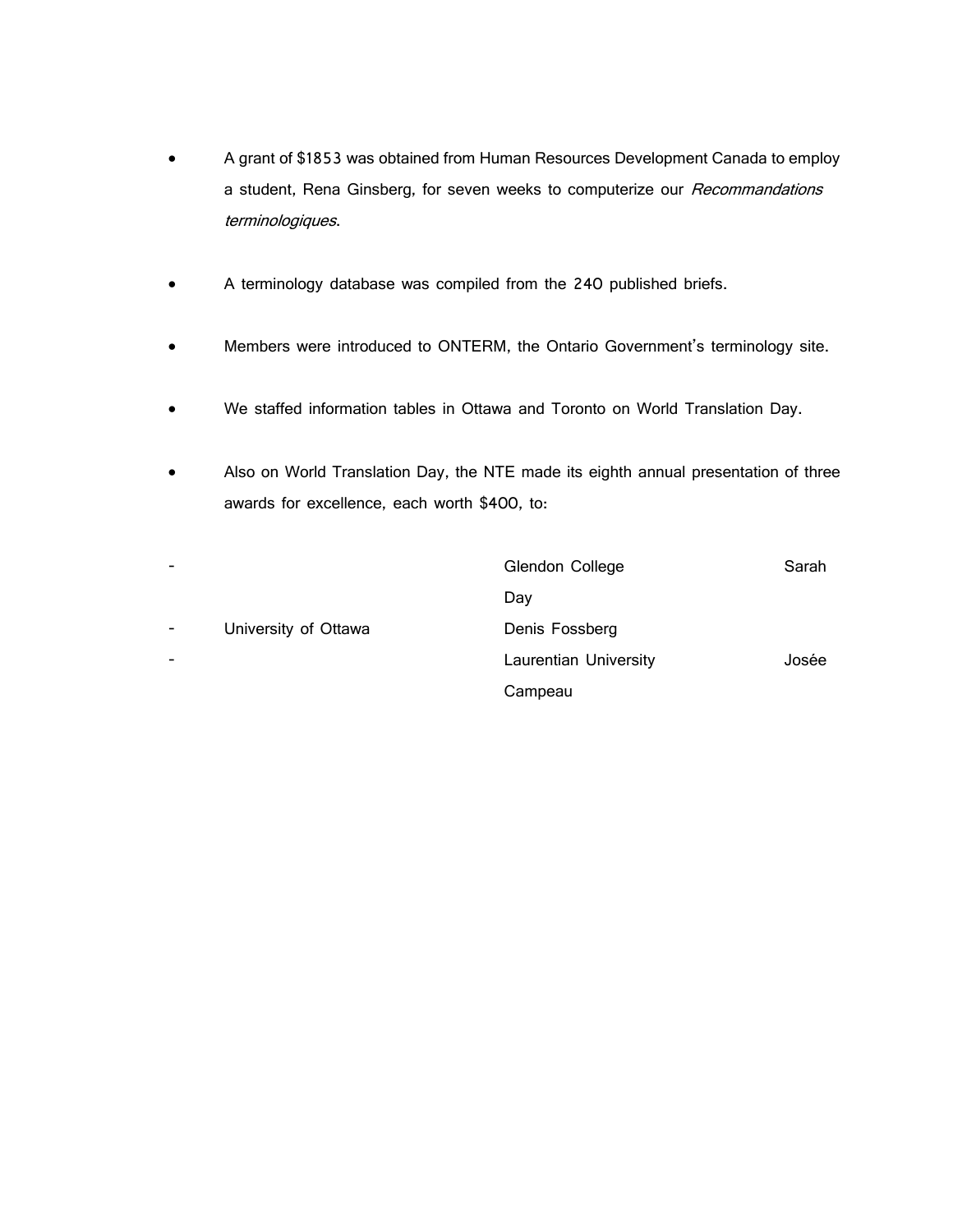- Work began on the second revision of the drafting conventions for the final terminology brief to reflect the new database.
- The fifth biennial retreat was held in Quebec City; 25 members participated. The program included presentations by Roda Roberts (University of Ottawa) about work on the Canadian Bilingual Dictionary, Claude Bédard (consulting translator in Montreal) on computer tools for translation, Annie Brisset (University of Ottawa) on culture and translation, and Mark Villeneuve (Exelanglais Exegetics) on how to run a private translation business. The organising committee for the retreat was made up of Geneviève Gagnon (chair), Joanne Durocher, Paulette Rozon and Liliane Vincent.
- Liliane Vincent moderated a discussion on "Canadian bilingualism: declining or growing?".
- An information package was put together for new members and those renewing their subscriptions.
- One issue of the newsletter  $En$  bons termes  $\angle$  On good terms was mailed along with five Recommandations terminologiques.

|                            |           | Outgoing office-holders:        | Louise Caron, |
|----------------------------|-----------|---------------------------------|---------------|
|                            | treasurer |                                 |               |
|                            |           | René Sirois, newsletter editor  |               |
|                            |           |                                 |               |
| Continuing office-holders: |           | Marjelaine Caya, vice-president |               |
|                            |           | Johanne Gianniotis, reviser     |               |
|                            |           | Michèle Lejars, president       |               |
|                            |           | Denis Perreault, reviser        |               |
|                            |           |                                 |               |
| Renewing office-holder:    |           | Daniel Fitzgerald, reviser      |               |
|                            |           |                                 |               |
| New office-holder:         |           | Constance Tolszczuk, treasurer  |               |